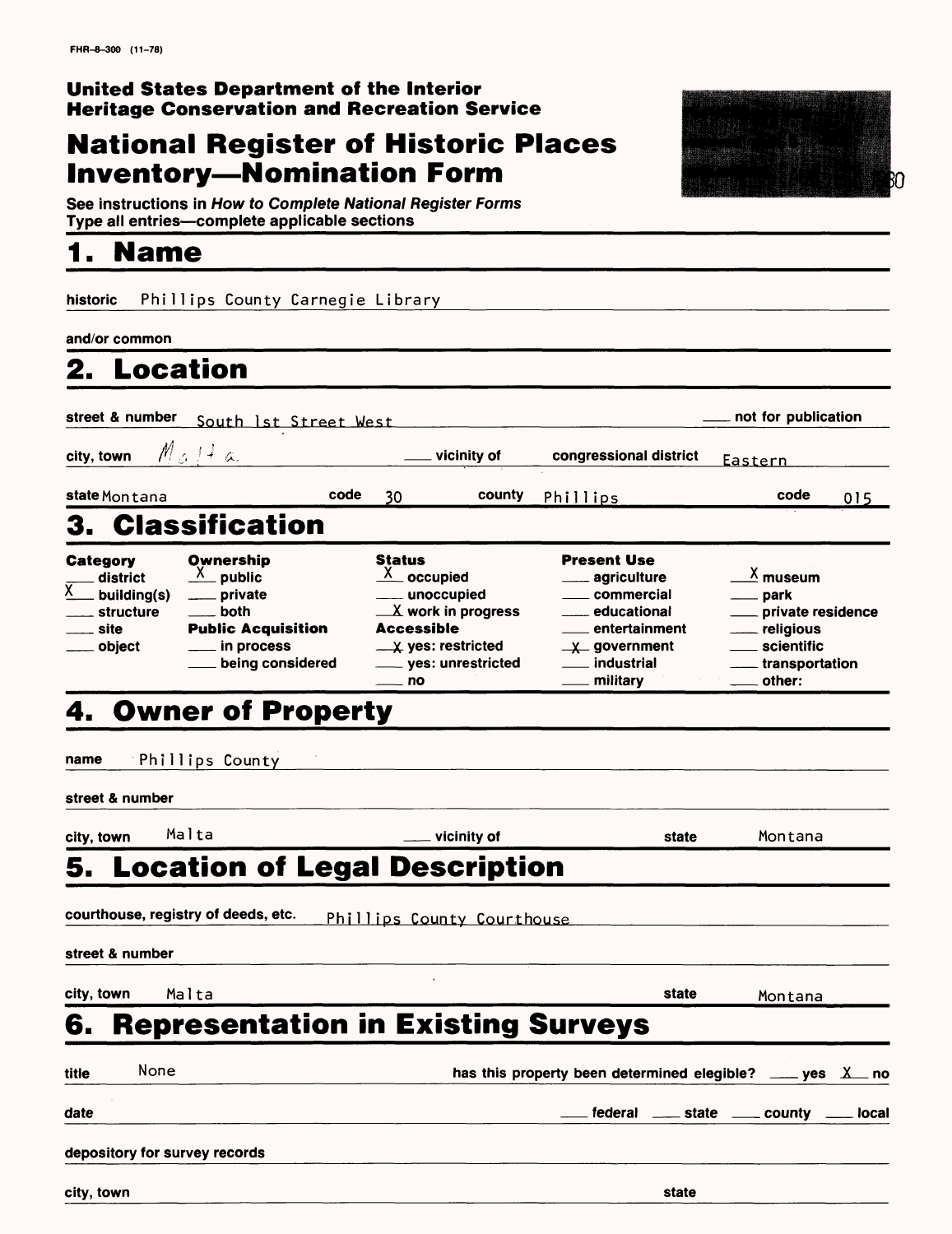## **7. Description**

| <b>Condition</b>          | <b>Check one</b> |               |  |
|---------------------------|------------------|---------------|--|
| $X$ excellent             | deteriorated     | $X$ unaltered |  |
| $\rule{1em}{0.15mm}$ good | ruins            | altered       |  |
| fair                      | unexposed        |               |  |
|                           |                  |               |  |

Check one  $X$  original site moved date

**Describe the present and original (if known) physical appearance**

The Phillips County Carnegie Library resembles many of the other Carnegie libraries constructed in Montana in its simple, block geometrical massing and classical ornamentation. The building is raised one-half story above grade. It is constructed in tan brick on a stone foundation and measures  $34' \times 62'$ .

The entrance is centrally located with a triangular, dentiled pediment over the double doors and fanlight. The words "Carnegie Library" are carved in sandstone above the doorway along with the date "1917". The building has a simply ornamented cornice stretching around the entire structure 24 inches below the flat roof.

The windows on the main floor are slightly inset and framed by arching endset brickwork. Four sets of large paired single hung windows with a six-light fanlight above are on the northern and southern facades. Three such arched windows are on both the east and west sides of the building. The lower level is lit by paired double hung, one-over-one windows, spaced in conjunction with the arches above.

The main floor of the interior is a large open space where the stacks and study tables were located. The librarian's desk was set near the doorway as recommended by the Carengie Foundation Guidelines on library construction. In the basement there is a large public meeting room and a small apartment, occupied until recently by the librarian.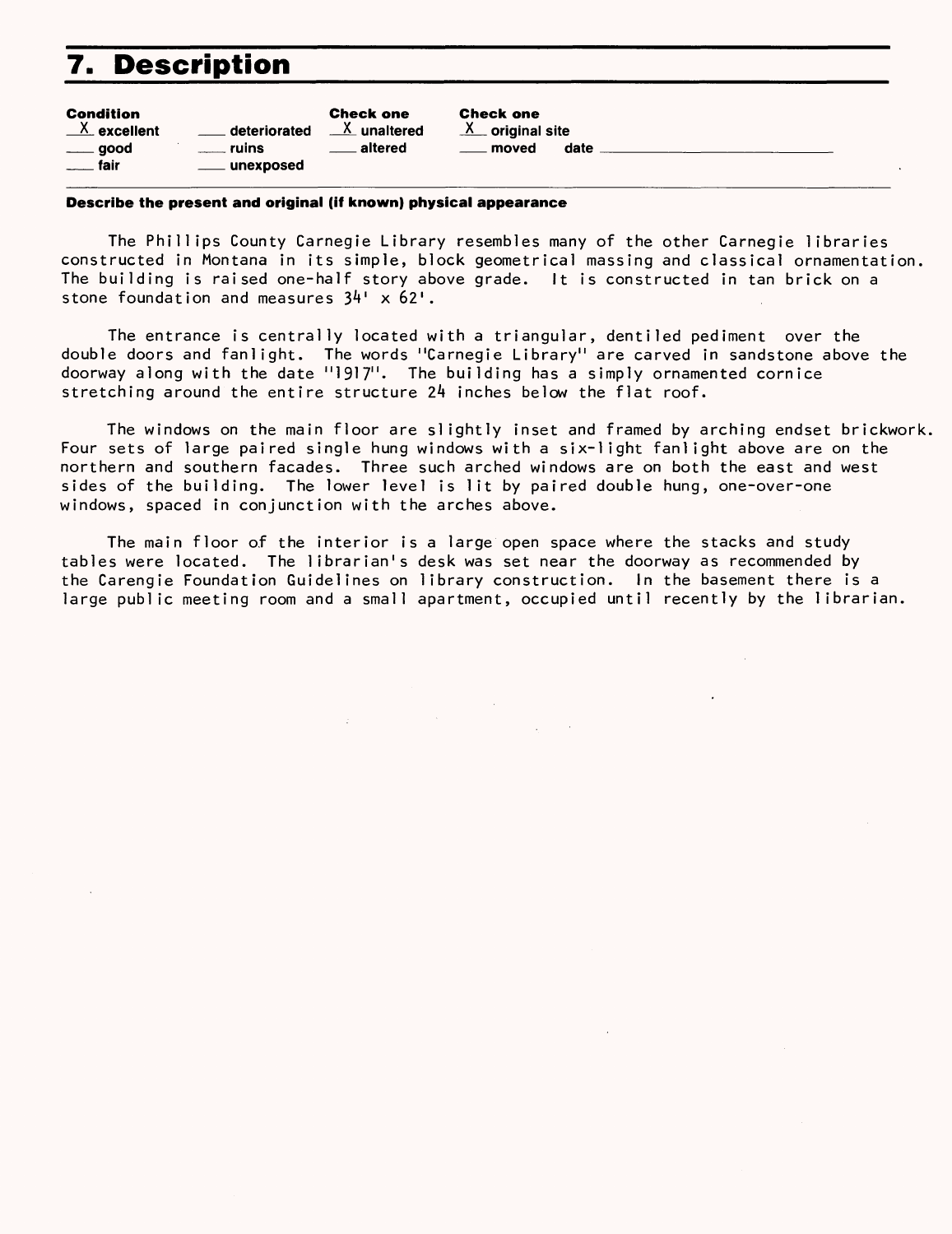## **8. Significance**

| <b>Period</b><br>____ prehistoric<br>$\frac{1}{2}$ 1400–1499<br>$\frac{1}{2}$ 1500–1599<br>$\frac{1600 - 1699}{1600 - 1699}$<br>$\frac{1}{2}$ 1700–1799<br>$\frac{1}{2}$ 1800–1899<br>_ <u>х</u> __ 1900— | Areas of Significance—Check and justify below<br>archeology-prehistoric ______ community planning<br>____ archeology-historic<br>___ agriculture<br>____ architecture<br>art art<br>____ commerce<br><u>__</u> __ communications | $X_{\text{}}$ conservation<br><u>_</u> ___ economics<br>$X$ education<br><u>_</u> __ engineering<br>____ exploration/settlement ___ philosophy<br>___ industry<br><u>__</u> __ invention | ___ landscape architecture ___ religion<br><u>_____</u> law<br>___ literature<br><u>_</u> __ military<br>$\equiv$ music<br>$X$ politics/government | $X_{\text{}}$ science<br>_____ sculpture<br>$x$ social/<br>humanitarian<br><u>__</u> _theater<br>____ transportation<br>___ other (specify) |
|-----------------------------------------------------------------------------------------------------------------------------------------------------------------------------------------------------------|----------------------------------------------------------------------------------------------------------------------------------------------------------------------------------------------------------------------------------|------------------------------------------------------------------------------------------------------------------------------------------------------------------------------------------|----------------------------------------------------------------------------------------------------------------------------------------------------|---------------------------------------------------------------------------------------------------------------------------------------------|
| <b>Specific dates</b>                                                                                                                                                                                     | 1917                                                                                                                                                                                                                             | <b>Builder/Architect</b>                                                                                                                                                                 | Sherry/F.F. Bossunt                                                                                                                                |                                                                                                                                             |

#### **Statement of Significance (in one paragraph)**

The Phillips County Carnegie Library was constructed only three years after Phillips County was founded. The town of Malta at this time was a small trading center for the surrounding cattle ranching and homestead farm operations. A balcony office in the downtown drug store had been used as the town library. The new Carnegie Library was the last of seventeen Carnegie libraries constructed in Montana. Built in 1917, the Phillips County Library bears the mark in its simple, straightforward design and maximization of interior space of numerous Carnegie libraries in the state.

The county petitioned to the Carnegie Foundation for a grant to build the library in 1916. Carnegie grants supported the construction of 1679 libraries in 1412 communities throughout the country. Two thirds of these were built at a cost less than \$20,000. The conditions of the grant were such that the town would furnish the site and pledge a sum equal to 10% of construction cost annually for maintenance. Usually Carnegie did not purchase books or subsidize the operating costs, feeling that this was the responsibility of the community. The county commissioners accepted the \$15,000 grant from the Carnegie Foundation on March 5, 1917 and guarenteed to allot \$1,500 per year for building maintenance. F.F. Bossuot, a local architect, drew up the plans which were approved by the Foundation. The Sherry Construction Company broke ground soon afterwards. The new library opened on January 9, 1918.

The upper floor of the building housed the book stacks and study tables; the lower level was used as a large meeting room with one section partitioned off and made into living quarters for the librarian.

The library was moved to a new location in May 1978. The local historical society plans to use the buildingasa museum to display artifacts found in the Phillips County area.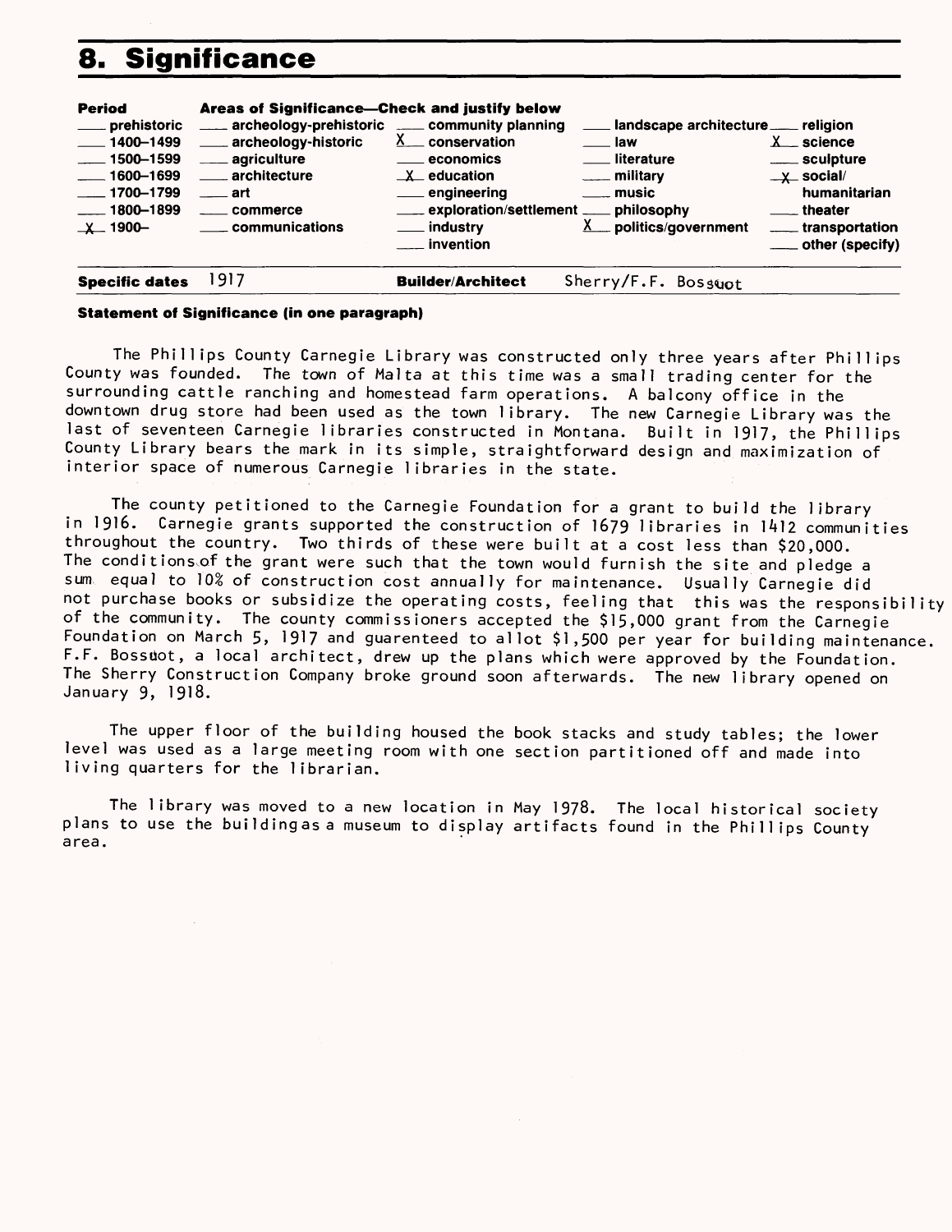# **9. Major Bibliographical References**

County Commissioner's Proceedings Book #1 Copy of letter from Mrs. R. Brandt

| 10. Geographical Data                                                                                   |                                       |                                |                                                                                                                                                                                                                                                 |
|---------------------------------------------------------------------------------------------------------|---------------------------------------|--------------------------------|-------------------------------------------------------------------------------------------------------------------------------------------------------------------------------------------------------------------------------------------------|
| Acreage of nominated property less than lacre                                                           |                                       | UIM NUI VERIFIEU               |                                                                                                                                                                                                                                                 |
| Malta West<br>Quadrangle name                                                                           |                                       |                                | Quadrangle scale $1:24000$                                                                                                                                                                                                                      |
| <b>UMT References</b>                                                                                   |                                       | <b>ACREAGE NOT VERIFIEU</b>    |                                                                                                                                                                                                                                                 |
| A<br>286960<br>113<br>Zone<br>Easting                                                                   | 513 610 017 0 <br><b>Northing</b>     | в<br>Zone                      | <b>Easting</b><br><b>Northing</b>                                                                                                                                                                                                               |
| с                                                                                                       |                                       | D<br>F<br>н                    |                                                                                                                                                                                                                                                 |
| Verbal boundary description and justification                                                           |                                       |                                |                                                                                                                                                                                                                                                 |
| $T.30N.$ , $R.30E.$                                                                                     |                                       |                                | The Carnegie Library Building is located on Lots 7, 8, 9, 10 Trafton's First Addition,<br>Malta, Montana.  Lots 20, 21, 22, 23 are included in the property.  SW $\frac{1}{4}$ SW $\frac{1}{4}$ NE $\frac{1}{4}$ Sec. 18                        |
| List all states and counties for properties overlapping state or county boundaries                      |                                       |                                |                                                                                                                                                                                                                                                 |
| state<br>None                                                                                           | code                                  | county                         | code                                                                                                                                                                                                                                            |
| state                                                                                                   | code                                  | county                         | code                                                                                                                                                                                                                                            |
| <b>Form Prepared By</b>                                                                                 |                                       |                                |                                                                                                                                                                                                                                                 |
|                                                                                                         |                                       |                                |                                                                                                                                                                                                                                                 |
| name/title                                                                                              | Charles G. Barnard and William Cotter |                                |                                                                                                                                                                                                                                                 |
| organization                                                                                            | Phillips County Historical Society    | date                           |                                                                                                                                                                                                                                                 |
| street & number                                                                                         |                                       |                                | telephone<br>673-4117 or 654-1615                                                                                                                                                                                                               |
| Malta<br>city or town                                                                                   |                                       | state                          | Montana                                                                                                                                                                                                                                         |
|                                                                                                         |                                       |                                | <b>State Historic Preservation Officer Certification</b>                                                                                                                                                                                        |
| The evaluated significance of this property within the state is:                                        |                                       |                                |                                                                                                                                                                                                                                                 |
| national                                                                                                | state                                 | $\mathsf{\underline{X}}$ local |                                                                                                                                                                                                                                                 |
| according to the criteria and procedures set forth by the Heritage Conservation and Recreation Service. |                                       |                                | As the designated State Historic Preservation Officer for the National Historic Preservation Act of 1966 (Public Law 89-<br>665), I hereby nominate this property for inclusion in the National Register and certify that it has been evaluated |
| State Historic Preservation Officer signature                                                           |                                       |                                |                                                                                                                                                                                                                                                 |
|                                                                                                         |                                       |                                |                                                                                                                                                                                                                                                 |
| title                                                                                                   |                                       |                                | date                                                                                                                                                                                                                                            |
| there a vessible shorthly progent is being<br>he National <del>T</del> egi                              |                                       |                                |                                                                                                                                                                                                                                                 |
|                                                                                                         |                                       |                                |                                                                                                                                                                                                                                                 |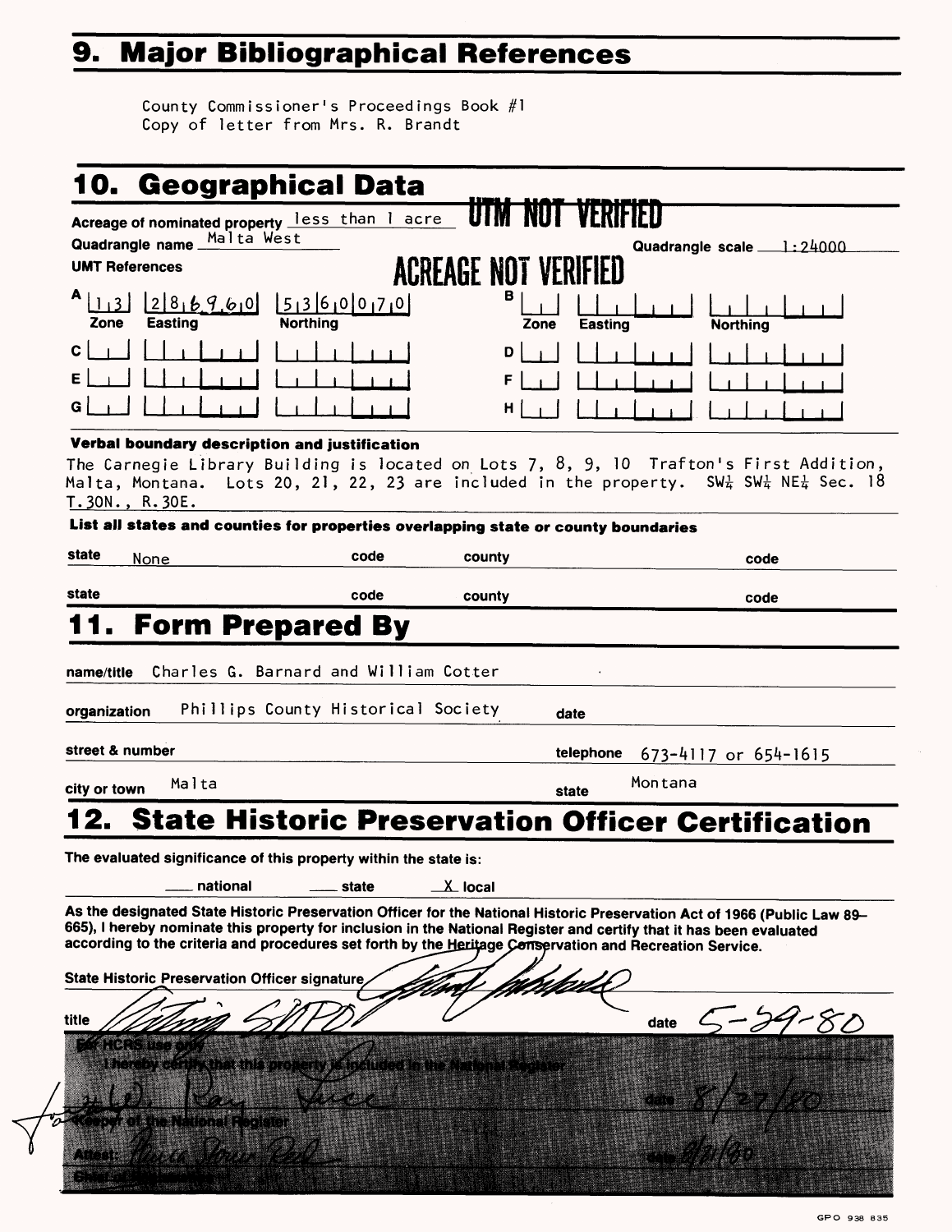### **United States Department of the Interior Heritage Conservation and Recreation Service**

### **National Register of Historic Places Inventory—Nomination Form**



**Continuation sheet Continuation sheet Continuation sheet Continuation sheet Continuation sheet Continuation Page 1** 

PHILLIPS COUNTY CARNAGIE LIBRARY:

#### Boundary justification:

The nominated property includes lots 7,8,9,10, 20,21,22,23, of Tafton's first addition, Malta, Montana. This includes the site upon which the library is built as well as the parking lot behind the building. All nominated property is owned by Phillips County.

Correction: Because the nominated property is a library, its association with education, science, politics/government, and conservation is inferred but not direct. Please delete these catagories from the "areas of significance" section, item 8.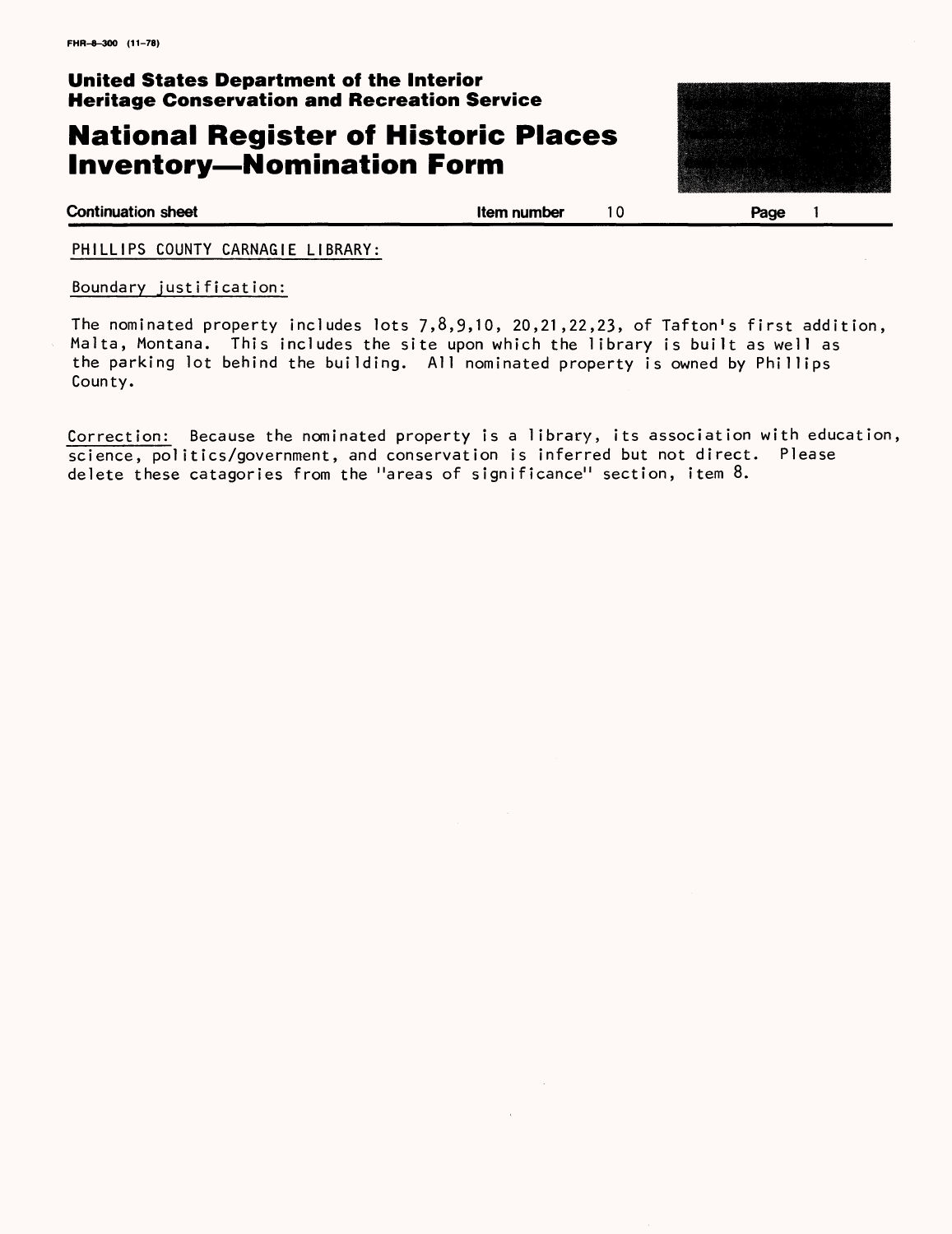

Copies of this map are available for a nominal cost at the Montana Department of Highways-Helena, Montana 5960!

m,

1968 USGS BASE

 $0000$ 

REVISED DEC 31, 1976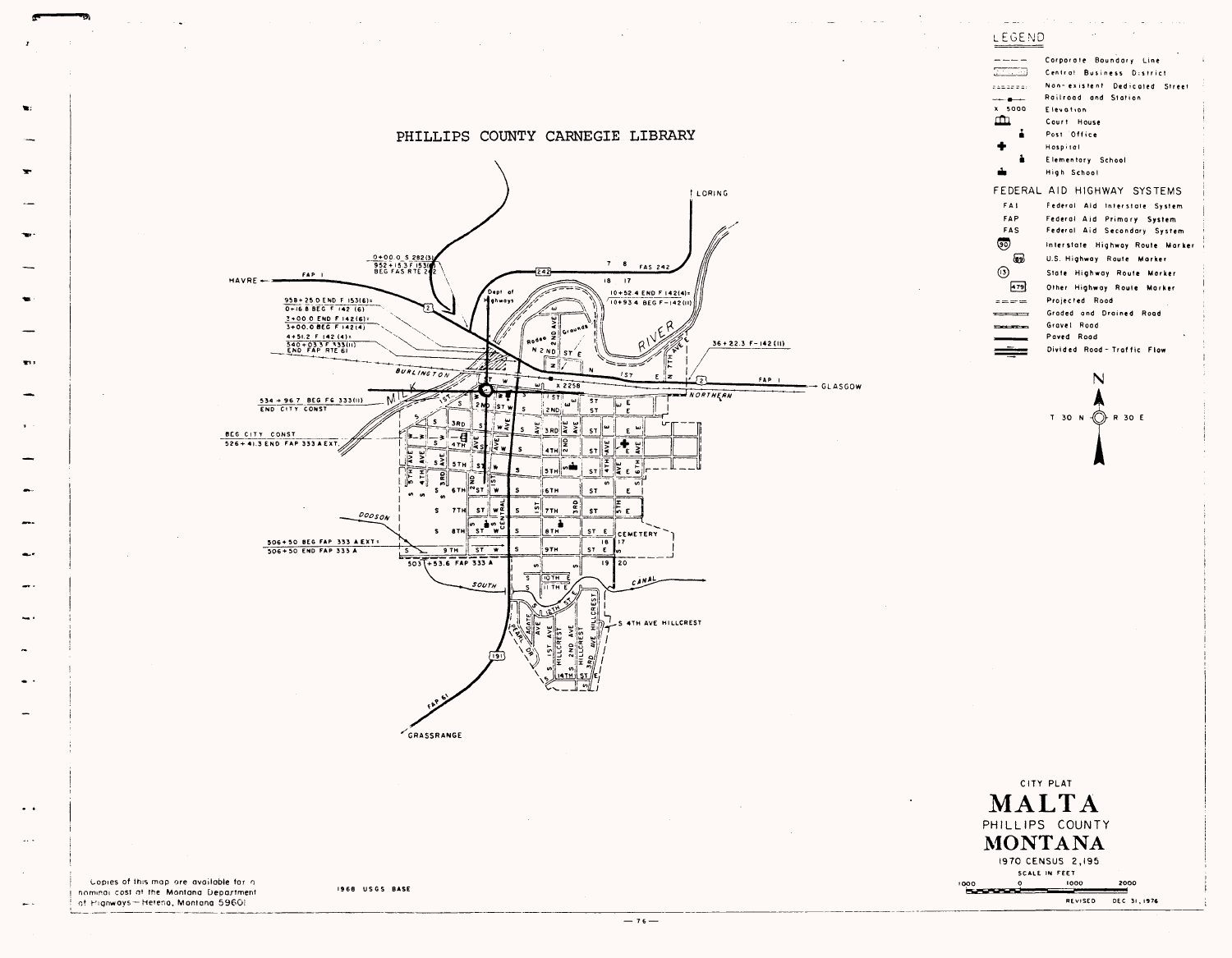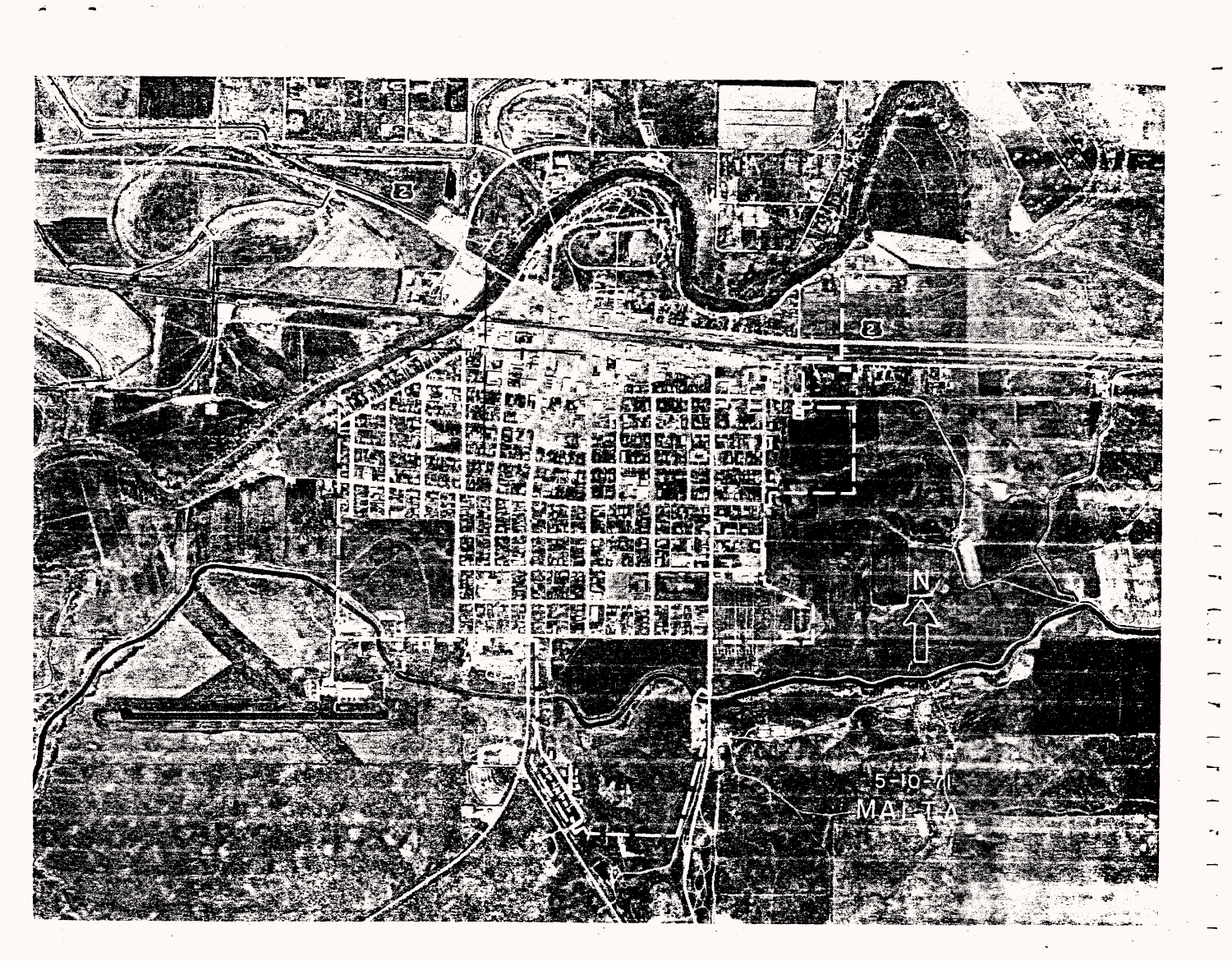